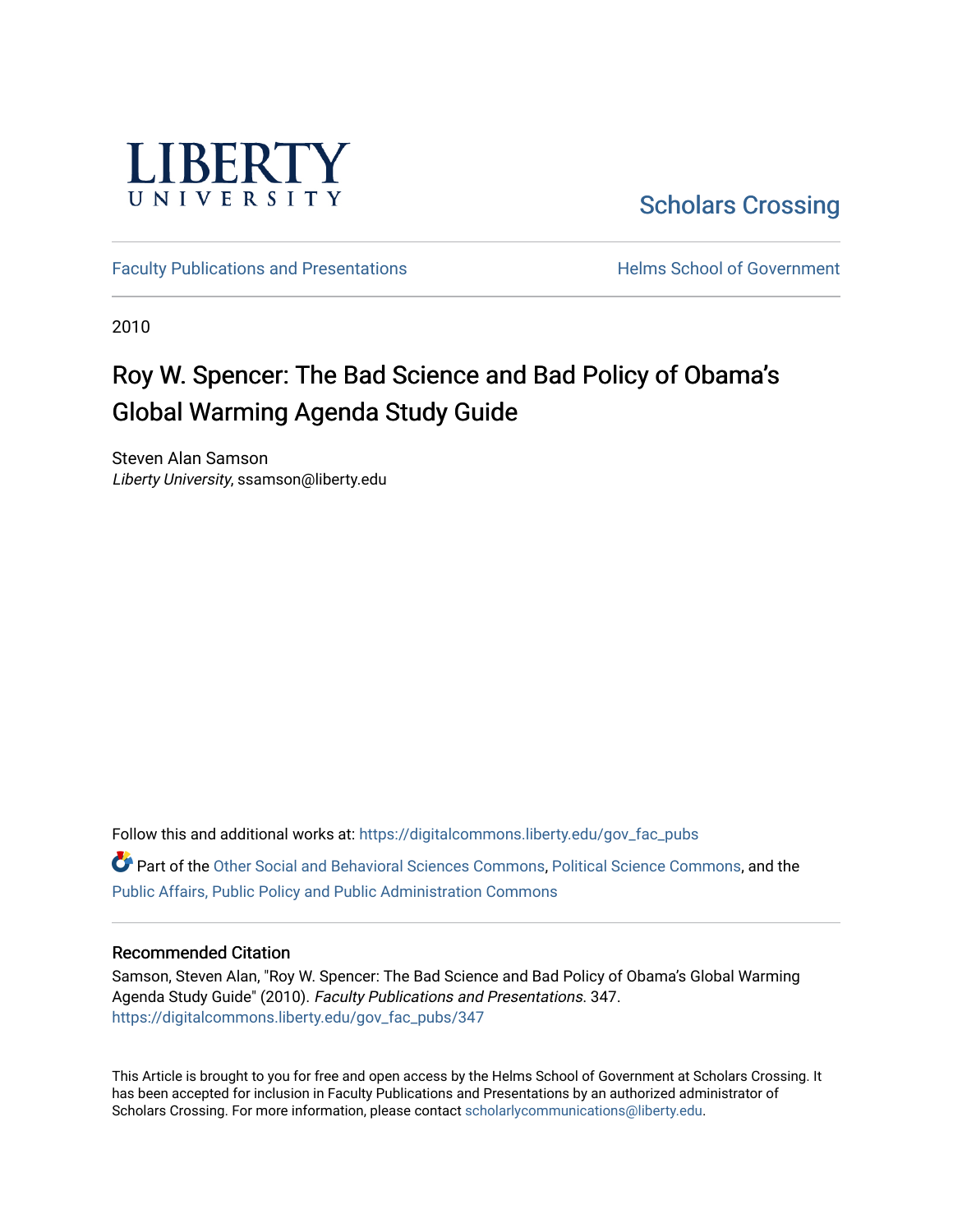## **ROY W. SPENCER: THE BAD SCIENCE AND BAD POLICY OF OBAMA'S GLOBAL WARMING AGENDA STUDY GUIDE, 2010 Steven Alan Samson**

### **Outline**

- A. INTRODUCTION (1-2)
	- 1. Climatic Research Unit (CRU) at the University of East Anglia
		- a. Leaked e-mails ("**Climategate**"): mid-November 2009
	- 2. **Kyoto Protocol**
		- a. **Copenhagen** meeting, December 2009: No agreement on binding targets
	- 3. **Anthropogenic Global Warming** (AGW)
- B. THE PUTATIVE REASONS FOR REDUCING GREENHOUSE GAS EMISSIONS (2-5)
	- 1. Ostensible Goal
		- a. Reduced consumption of carbon-based fuels
		- b. Carbon dioxide as a greenhouse gas
	- 2. **Earth's Natural Greenhouse Effect**
		- a. Radiative lid
	- 3. Warming Tendency
		- a. Question of **sensitivity**
- C. ENERGY IS REQUIRED FOR EVERYTHING WE DO (5-9)
	- 1. Fossil Fuels<br>2. Most Effectiv
	- 2. Most Effective Way of Reducing Greenhouse Emissions: Cease All Economic Activity
		- a. Not a practical option
			- b. Industrial revolution in China and India
			- c. Huge developing markets
	- 3. Alternative Forms of Energy
		- a. A century of problem solving
		- b. It is not just an engineering problem to be solved
	- 4. **Fossil Fuels**: Stored Forms of Concentrated Energy [cf. Gold and Silver as Storehouses of Value in an Economy]
	- 5. Solar and Wind: More Diffuse and Intermittent Forms of Energy<br>6. Hydroelectric Power: This Earlier Trend Is Reversing
	- Hydroelectric Power: This Earlier Trend Is Reversing
	- 7. **Nuclear Power**: Greatest Potential
	- 8. Depletion of Fossil Fuel Reserves
- D. FORCING A REDUCTION IN FOSSIL-FUEL USE (9-16)
	- 1. **Al Gore**: Climate crisis
	- 2. Necessity of International Agreements
		- a. Command and control mechanisms
	- 3. Free Market Already Encourages Energy Efficiency
	- 4. Issue of Waste
		- a. Some efficiency gains can be made
		- b. Insulation, fuel economy
		- c. Upfront costs
	- 5. Energy Efficiency Savings Will Be Small Compared with Total Energy Needs
	- 6. If the Cause of Global Warming Is Anthropogenic, Then Reductions in Our Production of Carbon Dioxide Are Needed
	- 7. **2009 EPA Ruling**
		- a. Potential Regulation on Large Greenhouse Gas Emitters under the Clean Air Act
	- 8. Tax on Carbon Dioxide Emissions
		- a. Public resistance
		- b. Indirect method would be to cap emissions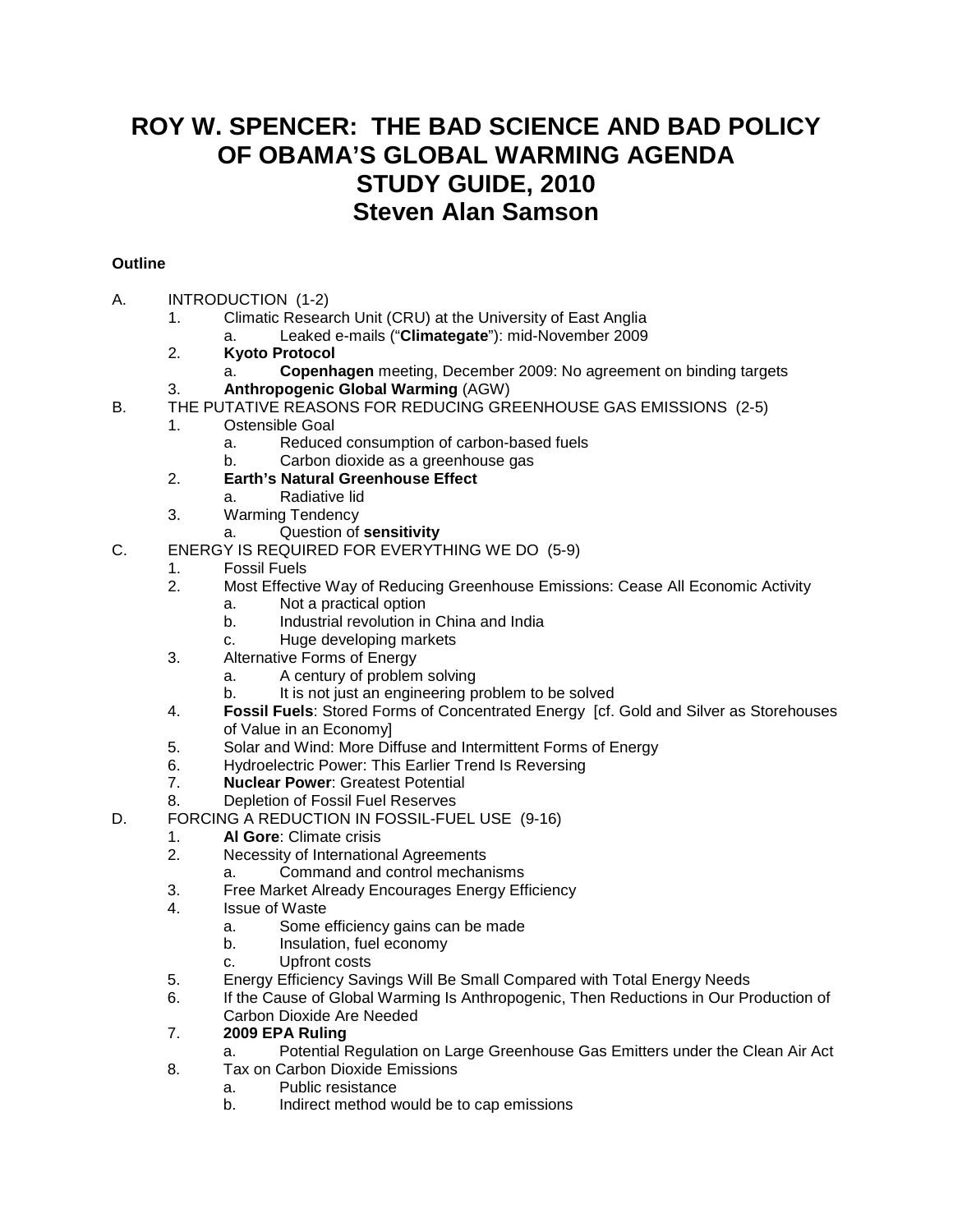- 9. **Cap-and-Trade** Scheme [Selling of Carbon Credit in the Marketplace]
	- a. Emissions Trading System (ETS)
	- b. Unpopularity of the idea except among those who expect to profit
- 10 .Danger: Encouragement of Dubious Financial Transactions
	- a. Opportunities for gaming the system
- 11. **Selling Carbon Allowances**: Selling of Carbon Credits (cf. Indulgences)
	- a. Means of paying for new health care legislation
	- b. More inefficient and obscure form of a carbon tax
	- c. Increased costs will be passed along to the consumer
- 12. Consequence: **Outsourcing of Businesses**
	- a. Example of California
- E. THE PUTATIVE REASONS FOR THE GREEN JOBS ILLUSION (16-18)
	- 1. The Illusion of Green Jobs in a Green Economy
	- 2. Production Is More Important
		- a. Result: increased energy requirement and decreased efficiency
	- 3. **Green Energy**: Expensive and Insufficient
		- a. It cannot practically replace more than a small fraction of electricity from current sources
		- b. Issue of Storage and recovery
	- 4. Some Petroleum Companies Have Begun Pandering to Public Misconceptions
- F. THE ALTERNATIVE TO LEGISLATION (18-20)
	- 1. Let the **Free Market** Work
		- a. Rising prices
	- 2. Spur to the Development of Alternatives<br>3. Research and Development
	- Research and Development
	- 4. Harm to the Economy May Delay Development of Alternatives
	- R&D gets scaled back during an economic downturn
- G. THE DIRTY LITTLE SECRETS OF GLOBAL WARMING (20-25)
	- 1. Al Gore's Claim That the Scientific Debate Is Over
		- Fear of any human impact on the climate system
	- 2. Gore's *Inconvenient Truth*
	- 3. What Was Conveniently Left Out
		- a. Glaciers and ice sheets are **dynamic systems**
	- 4. **Hurricanes**
		- a. Vulnerability of New Orleans
		- b. No long-term upward trend in hurricane activity
	- 5. Tornado Activity
	- 6. Higher Global Average Temperature
		- a. Possible exaggeration but probable significant temperature rise
		- b. IPCC claims that warming is "unequivocal"
	- 7. Issue of Causation by Human Activities<br>8. Cuickness to Assume Causation
	- Quickness to Assume Causation
		- a. Religious nature of the belief
- H. THE RELIGIOUS NATURE OF CLIMATE CHANGE BELIEFS (25-28)
	- 1. Hypothetical Question<br>2. Cuasi-Religious Assur
	- 2. Quasi-Religious **Assumption of a Delicate Balance**: Belief in a **Preferred Level** of Carbon Dioxide
	- 3. Evidence of the Higher Value of **Carbon Dioxide**
		- a. Benefits to plant growth and marine life
	- 4. Seductive Angst about Anthropogenic Harm [cf. Jean-Jacques Rousseau's *Emile*: "Everything is good as it leaves the hands of the author of things; everything degenerates in the hands of man"].
	- 5. Life for Much of the World Is "Dirty, Smelly, Difficult and Short" [Allusion to the State of Nature Assumed by Thomas Hobbes]
	- 6. This Belief System Has Led to a Strongly Biased Body of Scientific Research
		- a. Narrow focus and incompleteness of the investigation